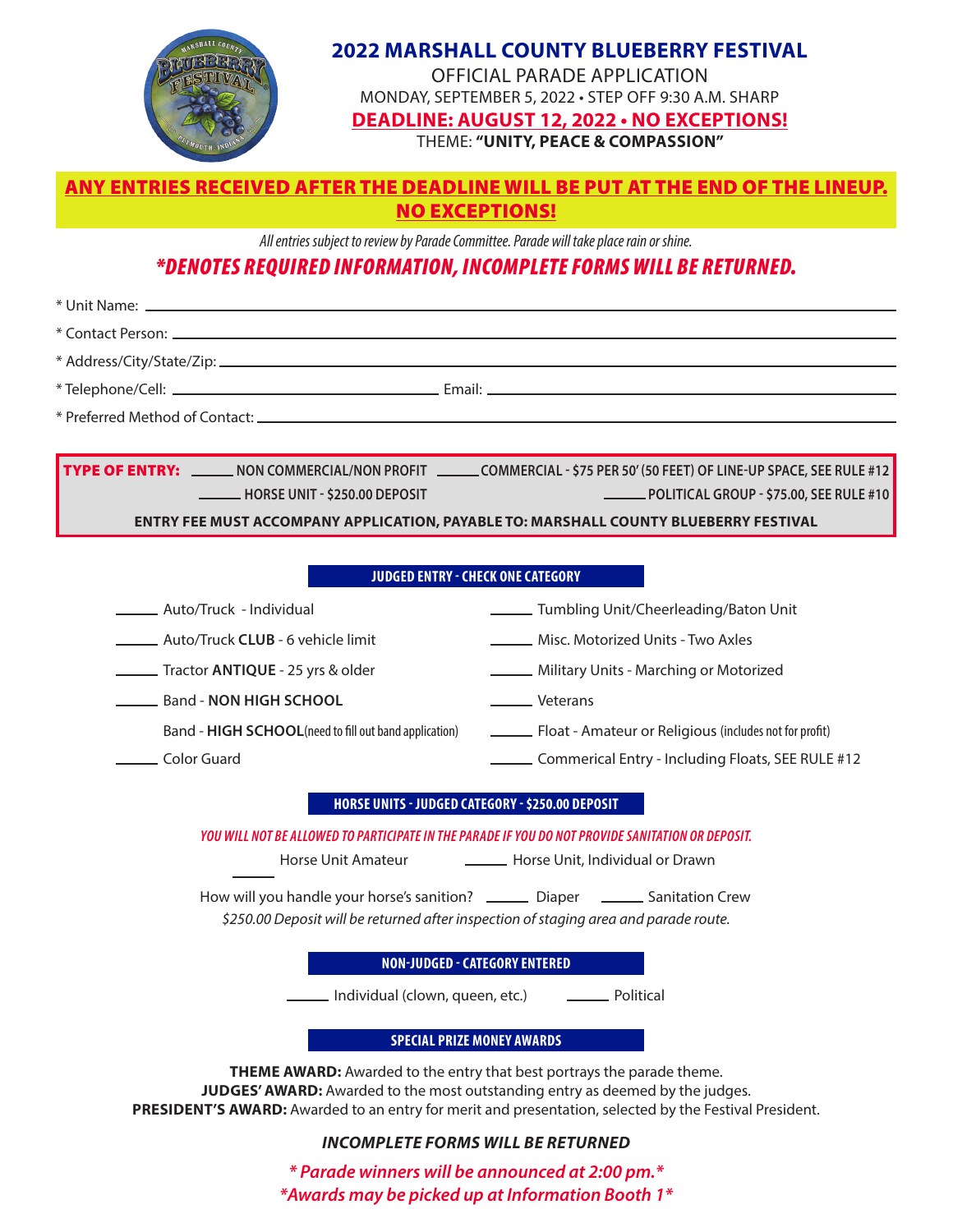# *MARSHALL COUNTY BLUEBERRY FESTIVAL PARADE ENTRY WAIVER OF LIABILITY AND HOLD HARMLESS AGREEMENT*

I, the undersigned, as group representative, have read and understand, all the rules and procedures for participating in the Marshall County Blueberry Festival parade and hereby agree I/we will follow all said rules and procedures while participating in the activities before, during, and after the Marshall County Blueberry Festival parade.

I, the undersigned, as group representative, hereby release, remise and forever discharge Marshall County Blueberry Festival, Inc., its officers and directors, severally or jointly, the Marshall County Blueberry Festival Parade Committee, 2019 Parade Sponsor and the City of Plymouth, County of Marshall, State of Indiana, of any and all liability, claims, actions and possible causes of action which may occur to any member of the group from every and any loss, damage and injury (including death) that may be sustained while participating in the parade.

I/we assume all risk of bodily injury or property damage that I/we may incur in participating in the Marshall County Blueberry Festival Parade and I/we hereby, for myself, my child, my heirs, executors, and administrators do hereby, expressly and forever waive and release any and all claims against and agree to hold harmless Marshall County Blueberry Festival Inc., the City of Plymouth, County of Marshall, State of Indiana, and all their respective officers, employees, agents, representatives, successors, or assigns of any kind from any and all claims which may be made for any cause whatsoever arising as a result or in connection with the participation of me or my child in the herein mentioned event.

| <b>FORM MUST BE SIGNED TO BE VALID</b>              |                                                                                               |
|-----------------------------------------------------|-----------------------------------------------------------------------------------------------|
|                                                     | WILL YOUR UNIT HAVE BACKGROUND EFFECTS OR MUSIC ACCOMPANIMENT? - ---------- YES ---------- NO |
|                                                     |                                                                                               |
|                                                     |                                                                                               |
| <b><i>XDEVIEWING CTAND DECCRIDEIAN SEWARDEX</i></b> |                                                                                               |

#### **\*REVIEWING STAND DESCRIPTION – 75 WORDS\* (WHAT DO YOU WANT THE ANNOUNCERS TO SAY ABOUT YOUR ENTRY?)**

**Please type/print on the lines below or attach description to application.**

**To ensure accuracy, indicate any unusual pronunciations with phonetic spellings.**

## **MAIL APPLICATION TO: Marshall County Blueberry Festival - Attn: Parade Chair - P.O. Box 639 - Plymouth, IN 46563 EMAIL TO: mcbfparade@yahoo.com**

**ANY QUESTIONS CALL 574.936.5020 • 888.936.5020 OR EMAIL: MCBFPARADE@YAHOO.COM**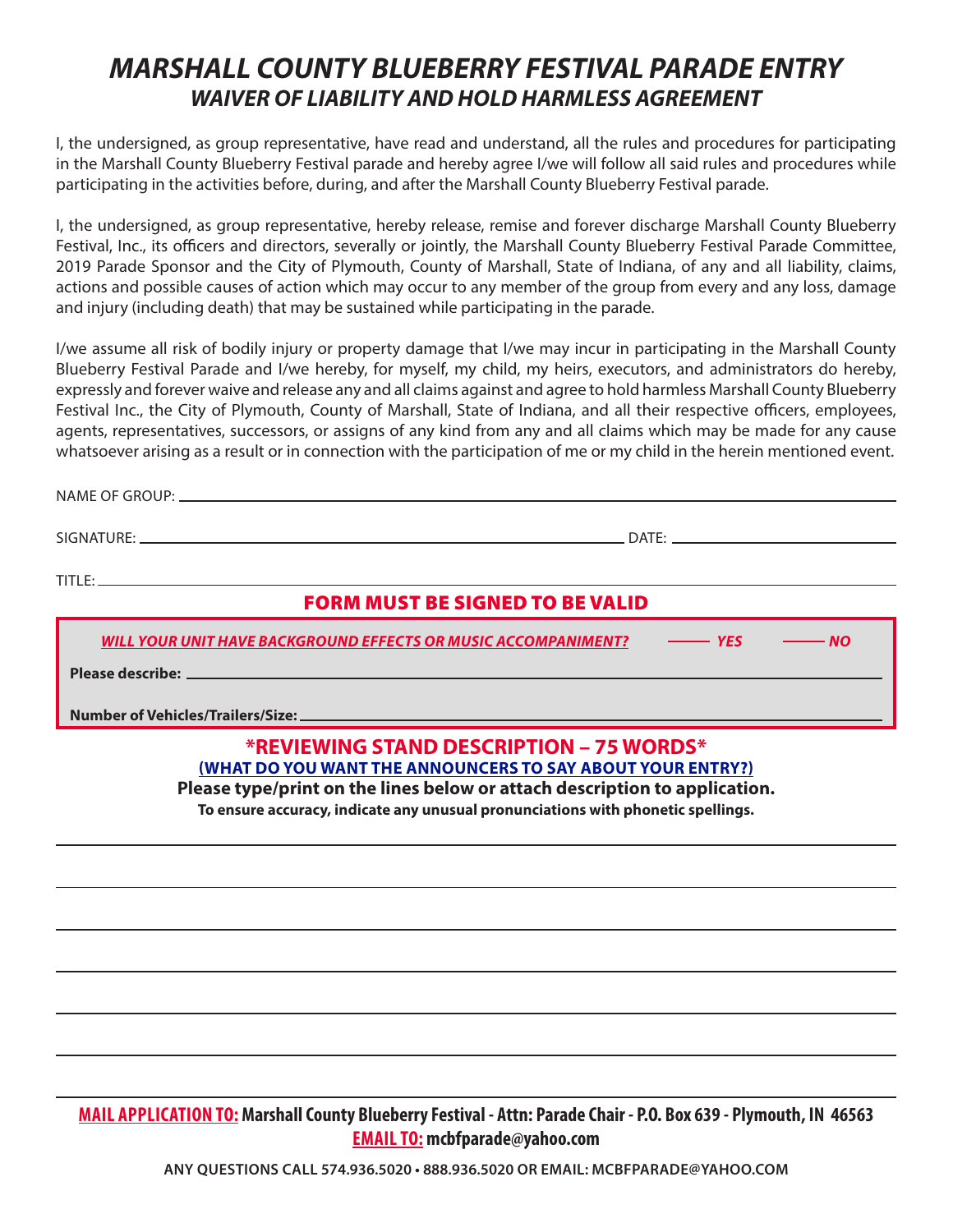

# \*PLEASE KEEP FOR YOUR RECORDS\*

**MARSHALL COUNTY BLUEBERRY FESTIVAL OFFICIAL PARADE RULES & PROCEDURES FOR ALL ENTRIES** Parade Award Winners Announced at 2:00 pm Awards may be picked up at Information Booth #1. (PLEASE KEEP FOR YOUR RECORDS)

- 1. **\*\*All applications must be completed. Incomplete applications will be returned.\*\***
- 2. **\*\*NOTHING MAY BE HANDED OUT OR THROWN ALONG THE LINE OF MARCH. THIS POLICY IS STRICTLY ENFORCED BY PARADE OFFICIALS AND POLICE OFFICERS.\*\* IF CAUGHT, YOU WILL BE BANNED FROM FUTURE PARADES.**
- 3. The Festival Parade Committee reserves the right to bar or remove from the parade any entry, which refuses to follow all instructions, from Parade Officials or Police Officers.
- 4. All applicants will receive an official parade line up packet, 10 days before the parade.
- 5. The number of vehicles or persons with each unit must be specified on the application and be approved by the committee. Only that number will be allowed to participate in the parade.
- 6. The signed Waiver of Liability and Hold Harmless Agreement must accompany application.
- 7. Horse entries are required to provide sanitation crews following unit or have diapers on horses.
- 8. Consumption or possession of alcoholic beverages or illegal substances is forbidden on all entries & participants.
- 9. To ensure the quality of the parade, please be mindful of gaps between units. They cannot be more than 25 feet. Parade Official will direct units to close gaps.
- 10. All political entry fees are \$75 **NO EXCEPTIONS**. **MUST** be grouped together by party and will be limited to a total of six vehicles per parade-not per entry.
- 11. An entry which does not comply with all rules or fails to appear for the parade without notifying the Festival Office, will jeopardize future appearances in the parade.
- 12. Any entry displaying a name of a company, which is in business primarily for profit, shall be deemed a commercial entry and is subject to the **\$75.00 PER 50 FEET OF LINE UP SPACE**. Any non-profit whose unit uses a vehicle whose company's name is on it **must** cover the company name or logo.
- 13. Participants must arrive at their designated staging area at the specified time, or they will not be allowed to participate.
- 14. The maximum number of people permitted in a unit is 35 with the exception of bands and military units.
- 15. All vehicles must be approved by the Parade Committee.
- 16. **All performances and acts of demonstrations must be accomplished while moving forward. There are no exceptions to this rule. No unit will be permitted to stop for a performance.**
- 17. Float entry applications must be accompanied by a photograph or sketch of the unit.
- 18. A typed or printed description of the unit must accompany the application. The description is read from the reviewing stand. Please ensure its accuracy by indicating any unusual pronunciation with phonetic spelling.
- 19. **To assure your participation in the parade, this application must be received at the Festival Office no later than the deadline date on the application page. Be sure to keep a copy for your records.**
- 20. All entrants are responsible for the supplies necessary for the set-up and tear-down of their unit.
- 21. All entrants are responsible for walking/inspecting the route before the parade to make sure their unit can clear any wires, trees, viaducts, street lights, corners/turns, etc. along the route, including the staging areas, routes and disembarking area.

Marshall County Blueberry Festival • P.O. Box 639 • 233 East Jefferson Street • Plymouth, IN 46563 574.936.5020 • 888.936.5020 • Fax 574.936.5127 • BlueberryFestival.org • mcbfparade@yahoo.com